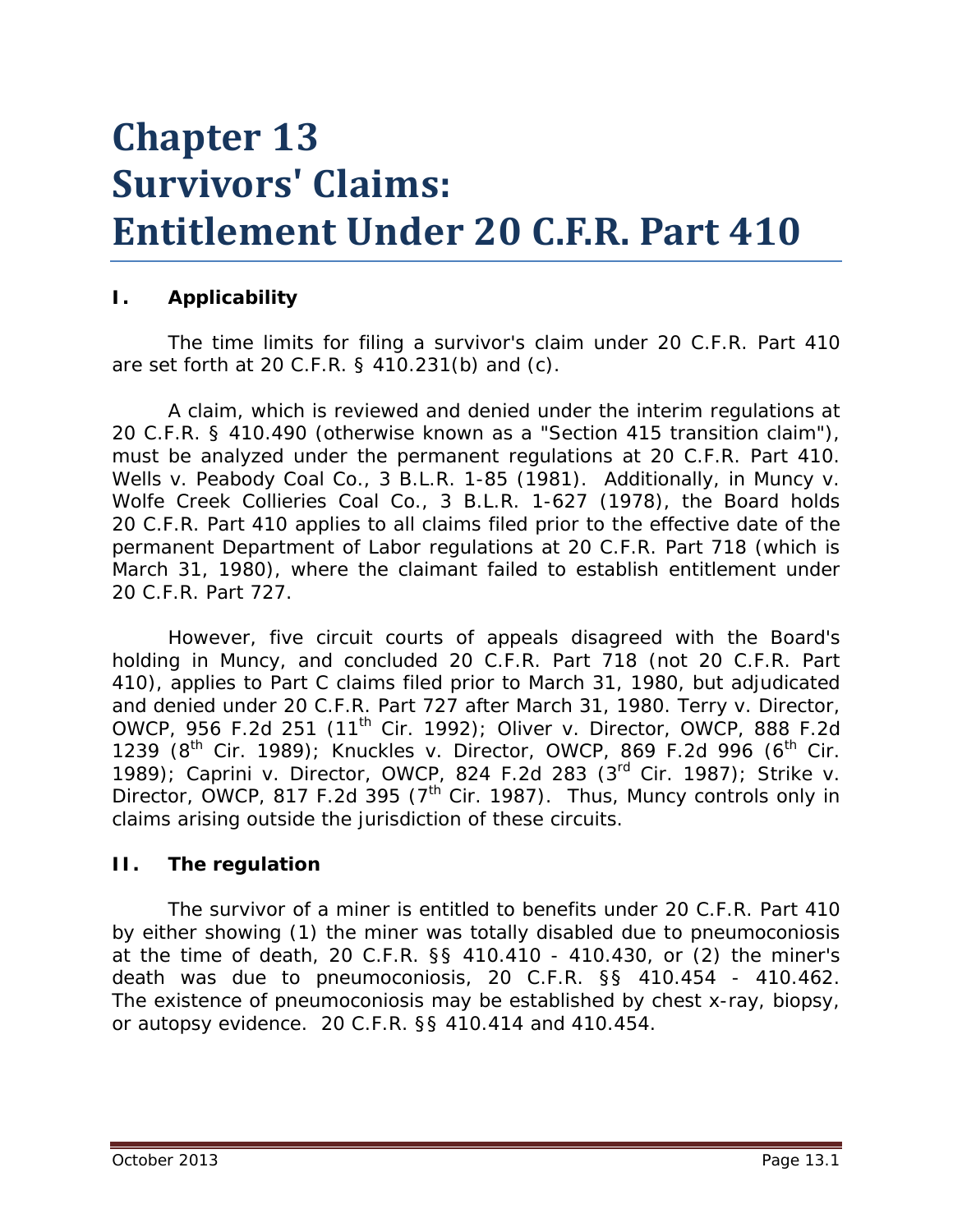#### **III. Presumptions available to certain survivors**

Under 20 C.F.R. §§ 410.416 and 410.456, if a miner was employed for ten or more years in the Nation's coal mines and suffered from pneumoconiosis, it is presumed the pneumoconiosis arose out of coal mine employment. Otherwise, a claimant must submit evidence demonstrating disease causation. *Dunlap v. Director, OWCP*, 8 B.L.R. 1-375 (1985).

#### **A. Ten years or more coal mine employment; death from respirable disease**

## **1. General burdens**

If a miner was employed for ten years or more in the Nation's coal mines and died from a respiratory disease, death due to pneumoconiosis arising out of coal mine employment is presumed. 20 C.F.R. § 410.462(a). In *Hunter v. Director, OWCP*, 803 F.2d 800, 803 (4<sup>th</sup> Cir. 1986), the court held Claimant "must come forward with evidence that the disease which caused death was a chronic dust disease or a chronic disease of the lung *and* that the disease reported suggests a reasonable possibility of death due to pneumoconiosis." *Id*. at 804 (emphasis in original). The Sixth Circuit reached a similar result in *Tackett v. BRB*, 806 F.2d 640 (6<sup>th</sup> Cir. 1986). A couple of examples of cases addressing this issue are as follows:

Bronchopneumonia is not a respiratory disease within the meaning of the presumption. *Martin v. Director, OWCP*, 6 B.L.R. 1-535 (1983).

On the other hand, in *Pyle v. Allegheny River Mining Co*., 2 B.L.R. 1-1143 (1981), the presumption was invoked where the miner died due to lung cancer, since lung cancer is a chronic condition. However, in *Hunter v. Director, OWCP*, 8 B.L.R. 1-120 (1985), the Board clarified its holding in *Pyle,* and stated the burden is on a claimant to establish the chronic nature of the miner's lung cancer before the presumption is invoked on a case-bycase basis.

## **2. Invoking the presumption**

To invoke the presumption, a claimant must establish the following: (1) the miner suffered from pneumoconiosis or a respiratory disease; (2) the miner's death may have been due to multiple causes; and (3) it is not medically feasible to distinguish which disease caused death, or to specifically determine how much each disease contributed to the death. 20 C.F.R. § 410.462(b); *Bosser v. U.S. Steel Corp*., 7 B.L.R. 1-478 (1984); *Copley v. Olga Coal C*o., 6 B.L.R. 1-181 (1983); *Zavora v. U.S. Steel Corp*., 2 B.L.R. 1-1202 (1980); *McLaughlin v. Jones & Laughlin Steel Corp*.,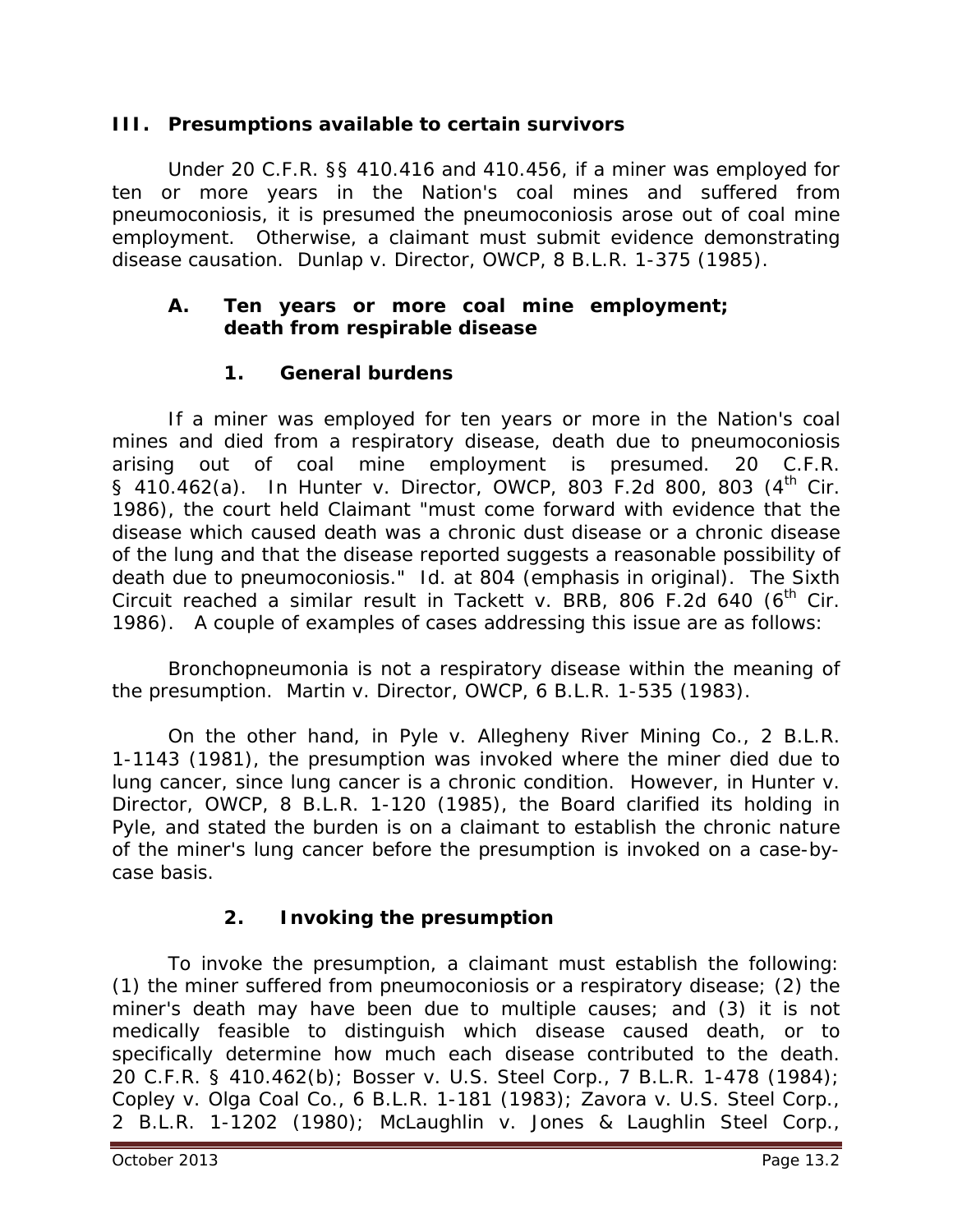2 B.L.R. 1-103 (1979); *Smakula v. Weinberger*, 572 F.2d 127 (3rd Cir. 1978); *Wallace v. Mathews*, 554 F.2d 299 (6th Cir. 1977); *Searchrist v. Weinberger,* 538 F.2d 1054 (4<sup>th</sup> Cir. 1976).

## **3. Death due to multiple causes**

Where the miner's death is due to multiple causes, pneumoconiosis need not be the "primary cause" of death. *Zavora v. U.S. Steel Corp*., 2 B.L.R. 1-1202 (1980). Reliable death certificates and autopsy reports may constitute substantial evidence upon which to find death due to multiple causes (including pneumoconiosis). *McLaughlin v. Jones & Laughlin Steel Corp*., 2 B.L.R. 1-103 (1979); *Kinnick v. National Mines Corp*., 2 B.L.R. 1-221 (1979). However, a physician's lack of personal knowledge of the deceased miner, and failure to perform an autopsy, are factors to be considered in determining the reliability of a death certificate. *Copley v. Olga Coal Co*, 6 B.L.R. 1-181 (1983).

#### **4. Medically infeasible to distinguish cause of death**

Claimant also must establish it is medically infeasible to distinguish which disease caused death, "[P]neumoconiosis need not be found to be a 'significant contributing factor to death.' Rather, the claimant must establish that it is not medically feasible to ascribe death to one specific cause or to ascertain the specific contribution of each of the several conditions which combined to cause death." *McLaughlin v. Jones & Laughlin Steel Corp*., 2 B.L.R. 1-103, 1-108 (1979).

### **5. Total disability due to pneumoconiosis at the time of death**

Under 20 C.F.R. § 410.412(b)(1), a miner is totally disabled due to pneumoconiosis at the time of death if, at the time of death, the miner's pneumoconiosis prevented him or her from engaging in usual or comparable and gainful coal mine work. *See* 20 C.F.R. §§ 410.424 through 410.426.

Under 20 C.F.R. § 410.424(a), medical considerations alone shall justify a finding of total disability where the miner's impairment meets the duration requirement at 20 C.F.R. § 410.412(a)(2) or 20 C.F.R. § 410.412(b)(2), and is listed in the Appendix (*i.e.*, blood gas studies, cor pulmonale, or congestive heart failure). However, an individual shall not be found totally disabled if other evidence rebuts disability, *e.g.*, the individual was engaged in comparable and gainful work. Under 20 C.F.R. § 410.424, the claimant need not show pneumoconiosis was the primary cause of the decedent's total disability. Rather, the party opposing